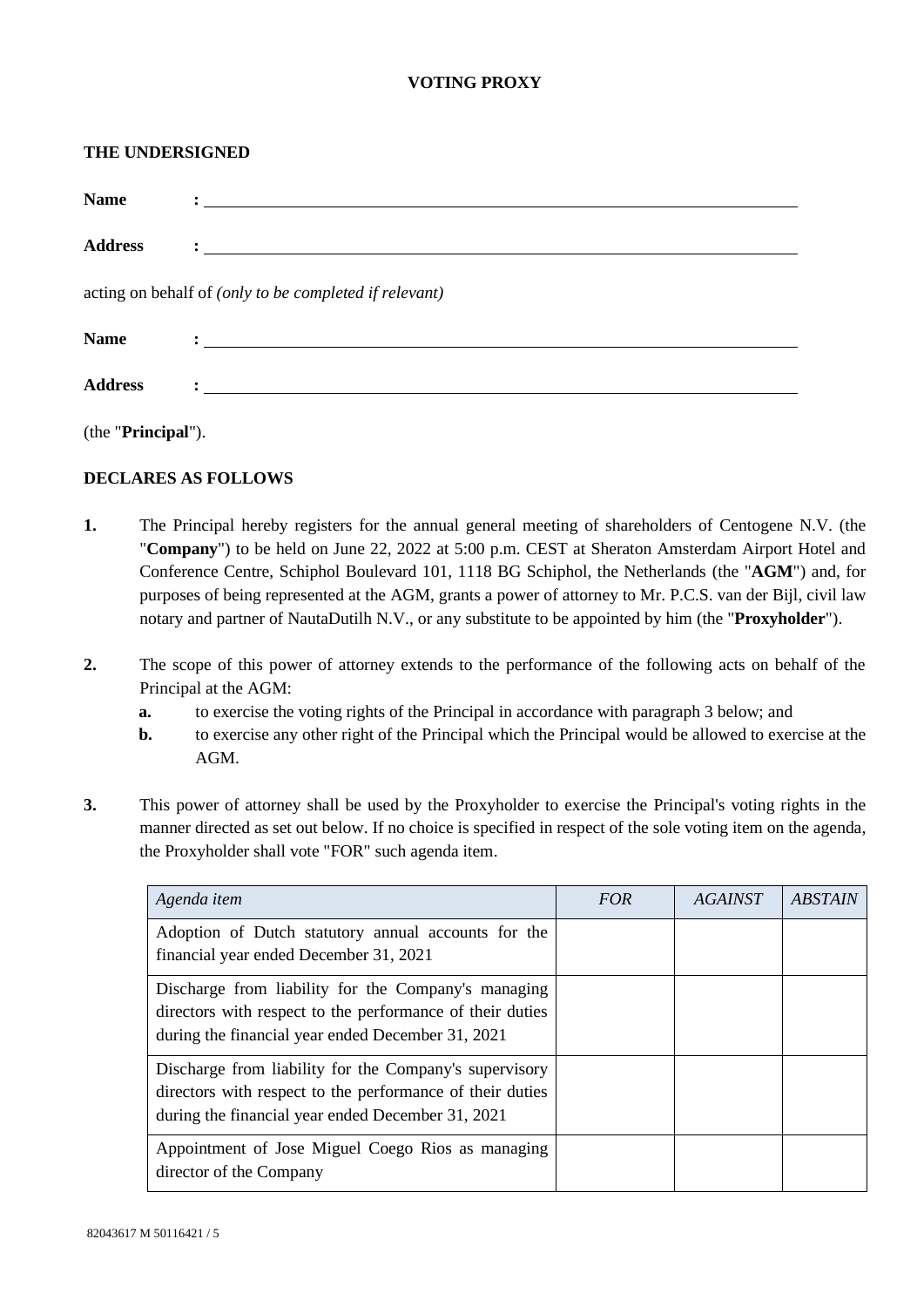| Compensation of the supervisory board                                                                                                                       |  |  |
|-------------------------------------------------------------------------------------------------------------------------------------------------------------|--|--|
| of authorization for the<br>Extension<br>Company's<br>management board (the "Management Board") to issue<br>shares and grant rights to subscribe for shares |  |  |
| Extension of authorization for the Management Board to<br>limit and exclude pre-emption rights                                                              |  |  |
| Extension of authorization for the Management Board to<br>acquire shares and depository receipts for shares in the<br>Company's capital                     |  |  |

- **4.** This power of attorney is granted with full power of substitution.
- **5.** The relationship between the Principal and the Proxyholder under this power of attorney is governed exclusively by the laws of the Netherlands.

# (*signature page follows*)